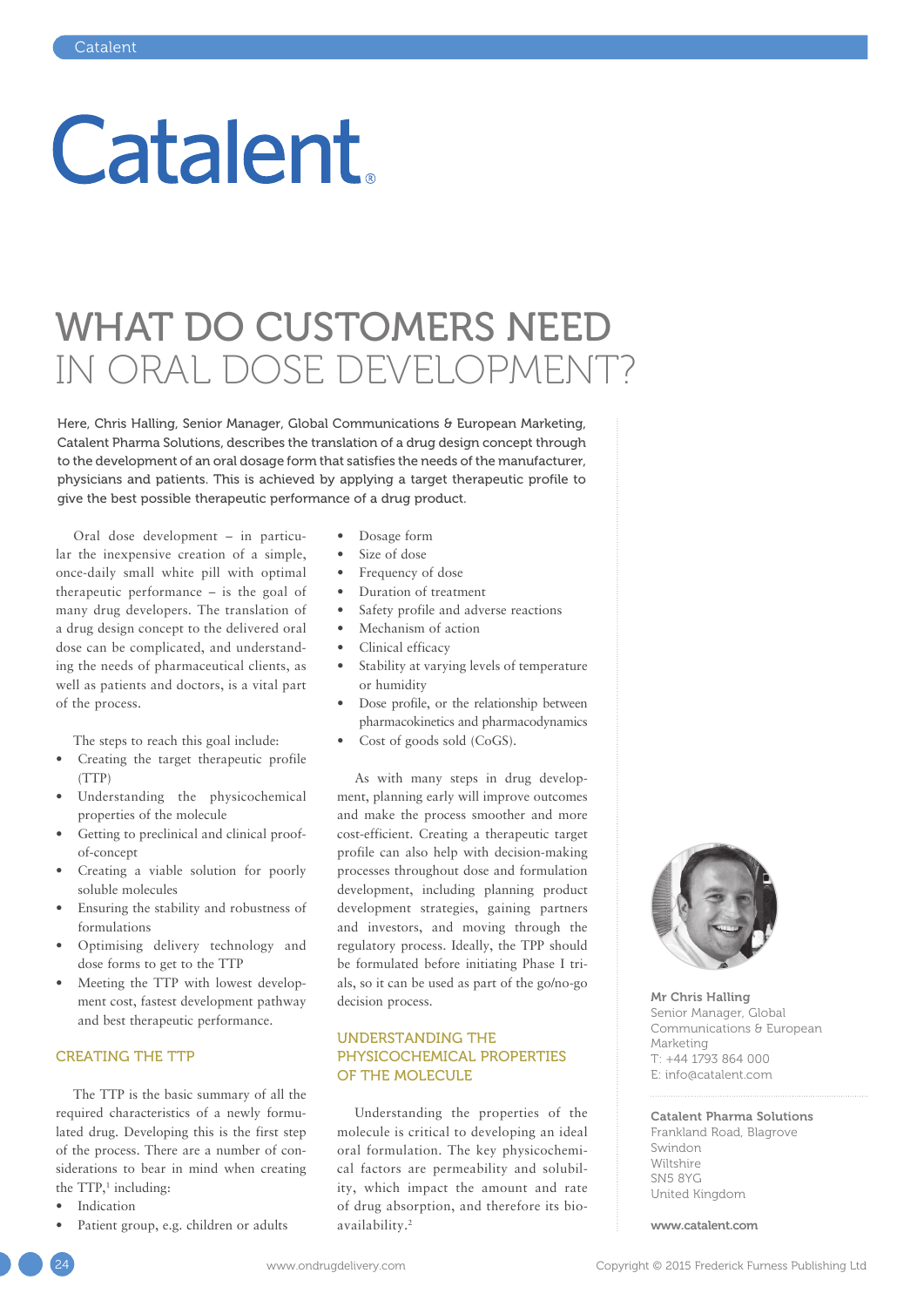

Figure 1: A selection of Softgel capsules. Softgel can improve solubility for BCS Class II/IV compounds, improve solubility and permeability for BCS Class III/IV compounds, and improve dose uniformity and minimise interpatient variability.

The US FDA divides drugs into four classes of bioavailability, under its biopharmaceutics classification system3,4:

- Class I high permeability, high solubility
- Class II high permeability, low solubility
- Class III low permeability, high solubility
- Class IV low permeability, low solubility

The combination of these properties, and the requirements of the TPP, allow the next step of the process to begin, which is creating a formulation for preclinical and early clinical trials.

Catalent has created FormProRx™, a web-based tool that generates suggestions based on API characteristics to help drug developers select the best dose form of oral delivery to improve bioavailability.

# GETTING TO PRECLINICAL AND CLINICAL PROOF-OF-CONCEPT

Drug development is a costly business, and getting drugs through studies and to the market as quickly as possible is important to ensure a rapid return on investment, as is ensuring that the drug remains on the market for as long a period as possible without generic competition. Creating an oral formulation can slow the process down, but it is possible to maintain speed by carrying out development steps in parallel.

Formulation steps do not need to be sequential. It is possible to begin preclinical and even clinical trials without a finished formulation by using a bridging study to show bioequivalence between tablets, liquids, or capsules. However, the FDA require 12 months of stability data for a given formulation, so this must be borne in mind when carrying out studies of the final formulation.

"It is possible to maintain speed by carrying out development steps in parallel ... Formulation steps do not need to be sequential"

Solubility is an important factor in oral drug development to ensure that drugs are absorbed through the gut wall, and it should be considered on a case-bycase basis along with the permeability of the drug (as per the previous section on "understanding the physicochemical properties of the molecule").

Measurements for solubility and bioavailability include assessing solubility in simulated gastric fluid, and crosschecking this with the drug's ability to penetrate the gut wall.

Other approaches to improving solubility include changing particle size to increase the surface area. This can be achieved with milling or micronisation, or by dissolving lipophilic drugs in lipids with a surfactant in a self-emulsifying drug delivery system (SEDDS), which creates a drug emulsion on contact with an aqueous environment.

Softgel technologies (Figure 1), such as those developed by RP Scherer, may improve solubility for BCS Class II/IV compounds, and improve solubility and permeability for BCS Class III/IV com-



Figure 2: Hot-melt extrusion creates extrudates – solvent-free solids that can be milled and formulated into a variety of different dosage forms, including controlled delivery and taste-masked tablets.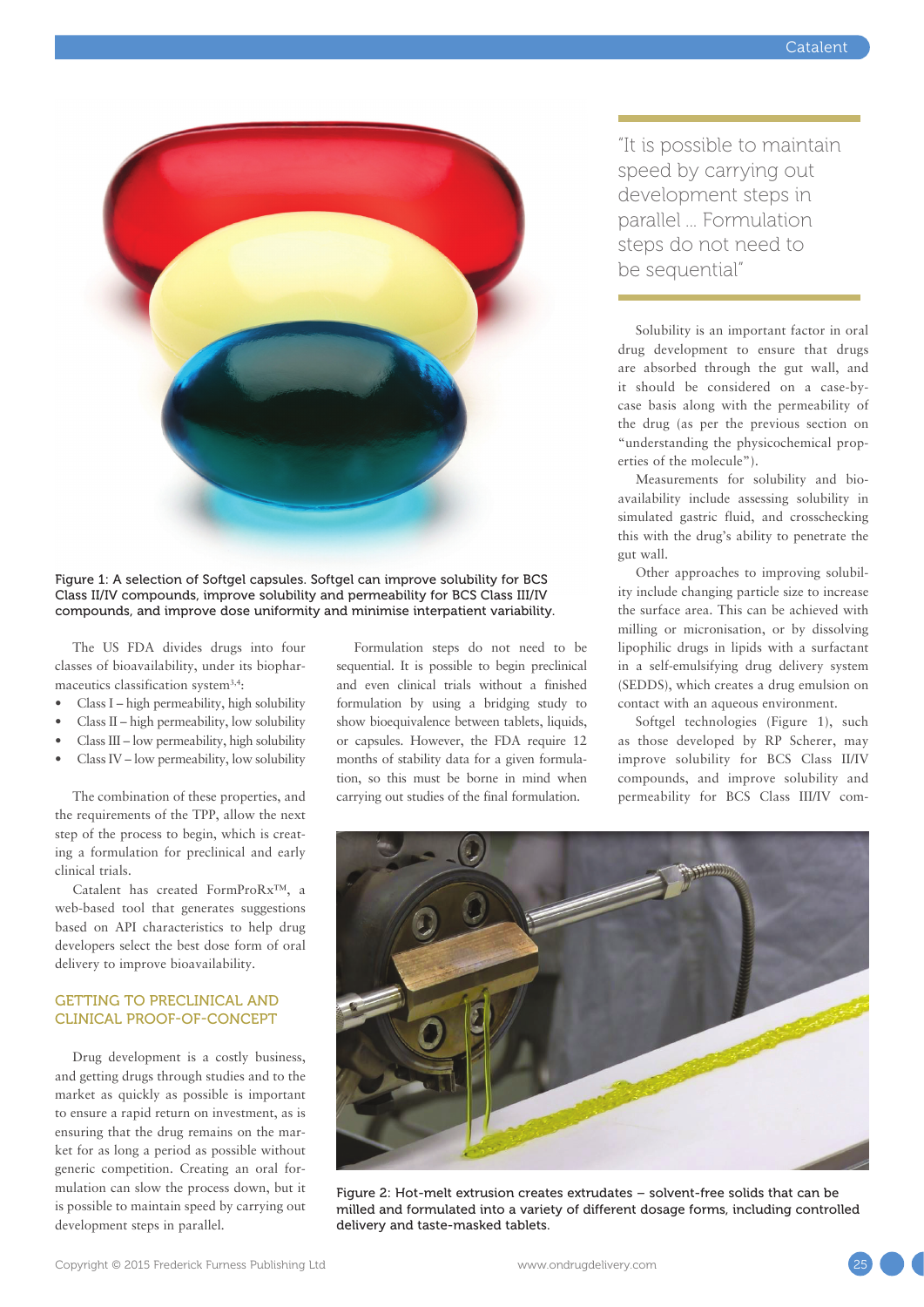pounds. The technology can also improve dose uniformity and minimise variability between patients.

Hot melt extrusion, where drugs are mixed with a polymer and then heated to create a solid solution, improves drug solubility and bioavailability. It creates a solvent-free solid (Figure 2) that can be milled and formulated into a variety of different dosage forms, including controlled delivery and taste-masked tablets. Catalent's OptiMelt<sup>TM</sup> hot melt extrusion technology optimises safety and efficacy, and helps speed drugs to market.

# ENSURING STABILITY & ROBUSTNESS

The finished oral formulation needs to be physically robust enough to survive packaging, transport and storage. It also needs to be stable, to ensure that the drug's activity and performance is consistent, whether it is used one month or one year or more after manufacturing. To achieve this, it should have a minimum shelf-life of 18-24 months, with an ideal shelf-life of up to five years. The length of shelf-life is particularly critical for products that have to be shipped over long distances, or that have been developed for rare diseases, where pharmacies may have to stock them for long periods.

The manufacturing process also needs to be robust, and here, simple really is better, both for quality and reliability. The process must be reproducible, so the manufacturer will not face the risk that the finished drug lacks the correct specifications.

As with solubility, the processes to improve drug stability will vary on a case-

#### OPTIMISING DELIVERY TO GET TO THE TTP

The next step in the process is to optimise the delivery technology and the dose forms, in order to meet the requirements of the TTP. Options include:

- Solution/syrup/elixir
- **Suspension**
- Powders for reconstitution as suspension
- Dispersible/effervescent tablets
- Chewable tablets
- Orally disintegrating tablets
- Tablets
- Sprinkles, oral powders and granules
- Capsules.

Ideally, the manufacturer will not need to enhance the drug or change its properties to produce the dose form. However, many promising compounds encounter formulation issues. The drug developer or formulation partner must identify the problem in preclinical or early clinical trials and find the right oral formulation solution while meeting as many of the requirements of the TTP as possible.

The following are some examples of the use of the TTP as a development guideline.

#### **Indication**

The indication makes a difference in patientcentric dose form choice, particularly in over-the-counter medications. For example, the majority of adult patients prefer pills for indications such as pain, but will ask for liquid medications for coughs and colds.

Whether the disease is common or rare is also significant. For example, if the indication is for a severe and rare disease for which there is no other therapeutic product, the frequency of the dose and the cost per

"Shelf-life is particularly critical for products that have to be shipped over long distances, or that have been developed for rare diseases, where pharmacies may have to stock them for long periods"

to-case basis. For example, coatings can help to increase the physical stability and robustness of oral tablets and capsules, especially when they are particularly fragile. Coatings applied to tablet or capsule formulations can also control drug release by protecting against degradation as the drug passes through the gut.

dose may not be as critical as it would be for an antihypertensive, where there is a lot of competition. However, because the drug for the rare disease is not in high demand, the shelf-life may need to be longer.

#### **Patient Group**

Different patient groups have different needs. Very young children may be best dosed with liquids, whereas older children may prefer chewables. Middle-aged people may be comfortable with pills, whereas very elderly people may find disintegrating pills easier. There is a wide variety of dose forms designed for the paediatric market, and many of these dose forms can be useful in older people and patients with chronic disorders, who may have issues with taking common oral dose forms such as tablets or capsules. About a third of patients in long-term care, for example, have difficulties swallowing (dysphagia).<sup>5</sup>

Formulation provides a number of "workarounds". Parents and caregivers for younger children or frail elderly people may find dosing easier with liquids and fast-dispersing dosage forms (FDDFs), or granules, powders, and sprinkles that can be mixed into foods or drinks. Dosing aids and devices, such as spoons, cups, and calibrated oral syringes, can also help in the administering of drugs to the elderly and children.6 In contrast, adolescents, adults and the active elderly are more likely to prefer capsules and tablets as these are more convenient and discrete.7

Because paediatric dosing covers such a wide range of ages and sizes, from birth to 18 years of age, formulations for children need to be flexible, so that doses can be titrated according to age and weight. They must also take into account differences in metabolism that may require higher or lower doses. The dose difference between young babies and adolescents could be as much as 50-fold.<sup>7</sup>

Children under two years old also have differences in gastric pH and gastrointestinal motility, which can affect the rate of delivery of controlled-release medications.<sup>6</sup>

Minitablets or capsules at 1-2 mm are also a good option for children, as their size allows them to be swallowed easily. Liquid drugs are only practical in certain dose sizes, particularly in children, and tablets must be the right size to be swallowed easily. Because the dose is split, this allows titration.8 In a study of children aged six months to six years, 2 mm uncoated tablets were accepted equally as well as sweetened syrups.<sup>9</sup>

Capsules loaded with pellets or minitablets can also be manufactured at a wider range of dose strengths, or administered using a tablet dispenser. This kind of detailed dose manipulation opens up additional potential indications for oral drugs.

Crushing tablets is not advisable, and tablets to be subdivided must be able to be split in two equal parts.<sup>6</sup> Where possible, children's medications should need to be